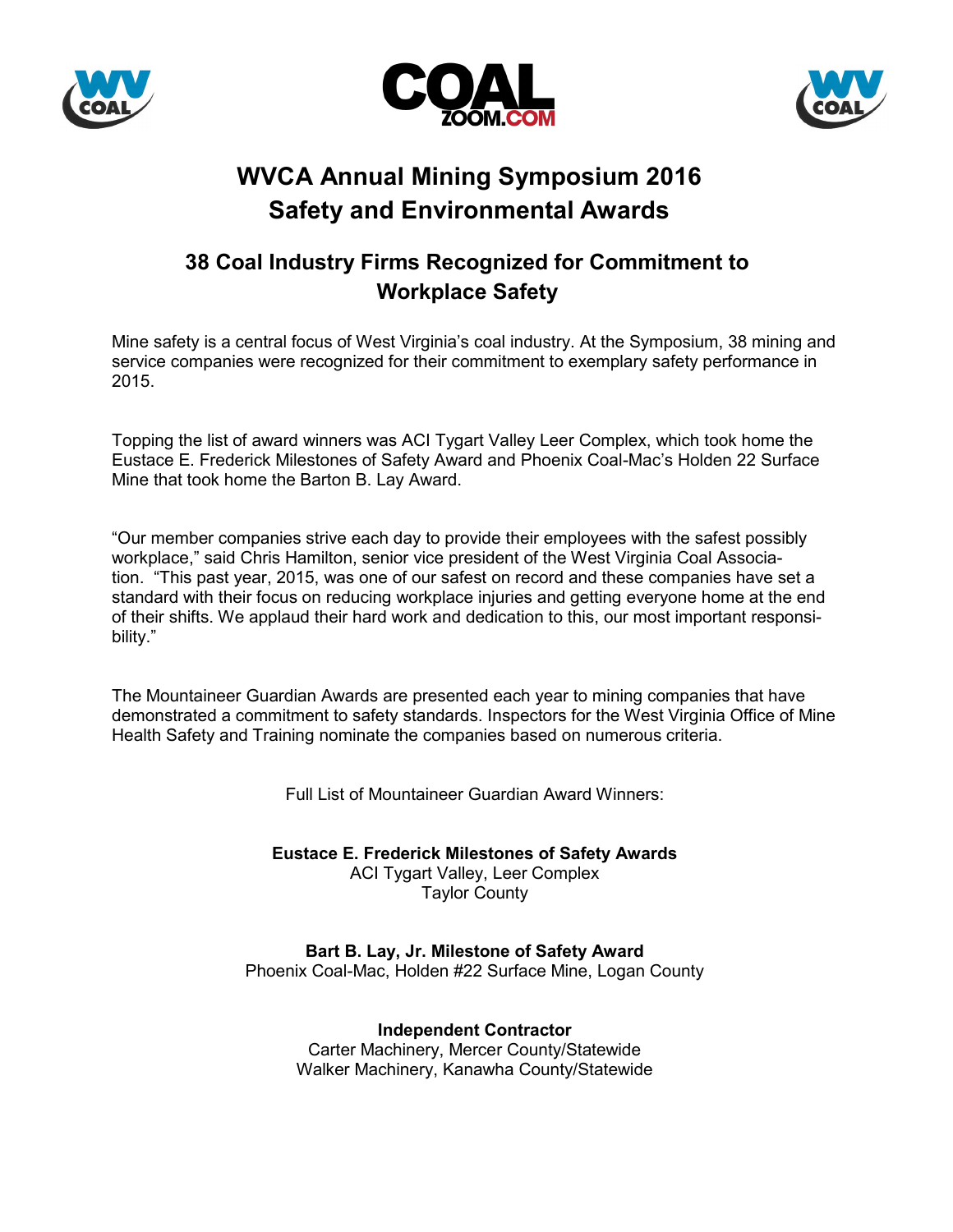## **Underground**

#### **Company Mine County**

| Tunnel Ridge, LLC          | Sentinel Mine             | Ohio     |
|----------------------------|---------------------------|----------|
| Brooks Run Mining Company  | Horsecreek #1             | McDowell |
| <b>Greenbrier Minerals</b> | Lower War Eagle           | Wyoming  |
| Spartan Mining Company     | Lower War Eagle           | McDowell |
| Aracoma Coal Company, Inc. | Cedar Grove 2             | Logan    |
| Aracoma Coal Company, Inc. | <b>Hernshaw Mine</b>      | Logan    |
| Mingo Logan Coal Company   | Mountaineer II            | Logan    |
| <b>ICG Beckley, LLC</b>    | <b>Beckley Pocahontas</b> | Raleigh  |
| Marfork Coal               | Allen Powellton           | Raleigh  |
| <b>Mammoth Coal</b>        | Slabcamp                  | Kanawha  |

#### **Surface**

| L.P. Minerals, LLC         | Kaipn Six                  | Marion    |
|----------------------------|----------------------------|-----------|
| Extra Energy, Inc.         | Easter Ridge Surface       | McDowel   |
| Extra Energy, Inc.         | Dry Branch Surface         | McDowel   |
| Onyx Energy, LLC           | Weyanoke Surface           | Mercer    |
| Consol of Kentucky         | <b>Twin Branch Surface</b> | Mingo     |
| <b>Greenbrier Minerals</b> | <b>Toney Fork</b>          | Logan     |
| Brooks Run Mining Co.      | Seven Pines                | Webster   |
| Princess Polyanna          | No. 1 Surface Mine         | Greenbrie |
| Marfork Coal               | Workman                    | Raleigh   |
| <b>Pritchard Coal</b>      | Dry Branch No. 1           | Kanawha   |

### **Preparation Plant**

**Company Mine County** Eastern Coal **Federal No. 2** Marion Coresco, LLC **Prep Plant** Prep Plant Monongalia Carter Roag Coal Co. Star Bridge Plant Randolph Kepler Processing The Repler # 1 Wyoming Litwar Processing Co. LLC Litwar Processing Co. LLC Litwar Processing McDowell Pinnacle Mining Co. LLC Pinnacle Pre Plant McDowell Greenbrier Minerals Elk Lick Loadout Greenbrier Mingo Logan Coal Company Cardinal Prep Plant Containst Logan Phoenix Coal-Mac **Ragland Loadout** Ragland Loadout Mingo/Logan Kanawha River Terminals **Ceredo Dock** Cabell/Wayne Maple Coal Company **Maple Prep Plant** Fayette Pocahontas Coal Company **Affinity Prep Plant** Fayette

# **Company Mine County** L.P. Minerals, LLC Books, Ralph Six Marion Marion Extra Energy, Inc. Easter Ridge Surface McDowell

| Extra Energy, Inc.         | Easter Ridge Surface       | McDowell   |
|----------------------------|----------------------------|------------|
| Extra Energy, Inc.         | Dry Branch Surface         | McDowell   |
| Onyx Energy, LLC           | Weyanoke Surface           | Mercer     |
| Consol of Kentucky         | <b>Twin Branch Surface</b> | Mingo      |
| <b>Greenbrier Minerals</b> | <b>Toney Fork</b>          | Logan      |
| Brooks Run Mining Co.      | Seven Pines                | Webster    |
| Princess Polyanna          | No. 1 Surface Mine         | Greenbrier |
| Marfork Coal               | Workman                    | Raleigh    |
| Pritchard Coal             | Dry Branch No. 1           | Kanawha    |

Power Mountain **Power Mountain Processing** Nicholas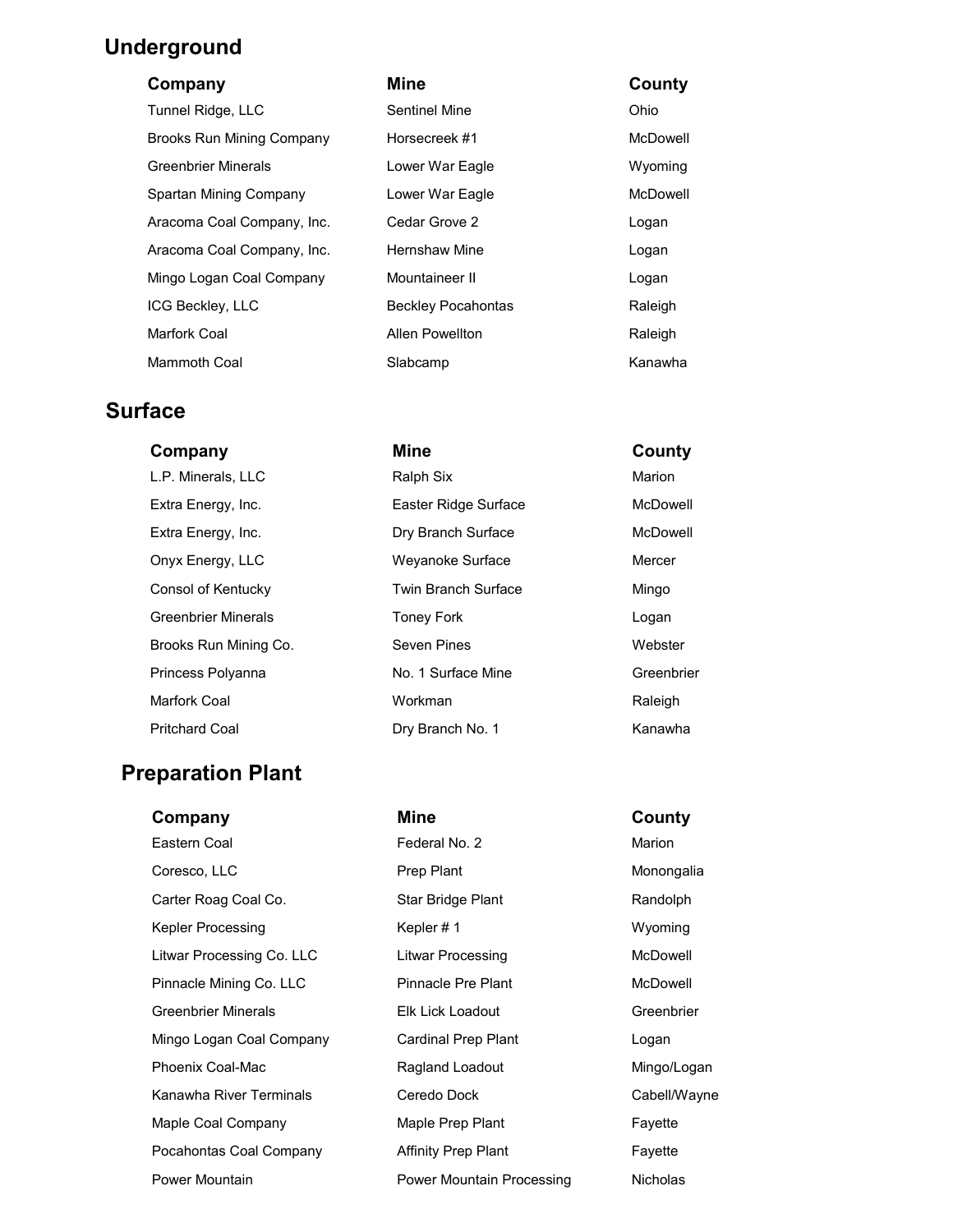## **Quarries**

**Company Mine County** Pounding Mill **Mercer Crushed Stone** Mercer Crushed Stone J.F. Allen and Company **Aggregates Quarry Company** Aggregates Quarry Randolph

# **Wolf Run Mining Complex Claims Greenlands Award for Outstanding Reclamation**

Wolf Run Mining's Wolf Run Complex in Barbour County took home this year's Greenlands Award for environmental stewardship.

Meanwhile, Coal-Mac's Phoenix No. 1 Surface Mine in Logan and Mingo counties took home the Forestry Reclamation Award for its work in restoring former surface mine land for forestry uses and company's Phoenix No. 4 Surface Mine in Logan and Mingo counties claimed the Good Neighbor Award for work with their local communities. Eleven other companies were also recognized for their commitment to the environment at the Symposium, one of the nation's top coal industry events.

"We would like to congratulate all the companies who were recognized for their hard work and responsible reclamation," said Bill Raney, president of the West Virginia Coal Association. "Each of these companies goes far beyond what is required to restore former mine lands. We always say coal miners are the real environmentalists. They don't just talk about doing something … they go out and do it. They do it because this is their home. We are proud to represent these companies and the thou-

The following companies also took home individual awards for environmental restoration at the Symposium:

2015 Reclamation Awards

**Greenlands Award**

Wolf Run Mining Company, Wolf Run Complex Barbour County

#### **Good Neighbor Award**

Coal-Mac, Inc., Phoenix No. 4 Surface Mine Logan and Mingo Counties

#### **Forestry Reclamation Award**

Coal-Mac, Inc., Phoenix No. 1 Surface Mine Logan and Mingo Counties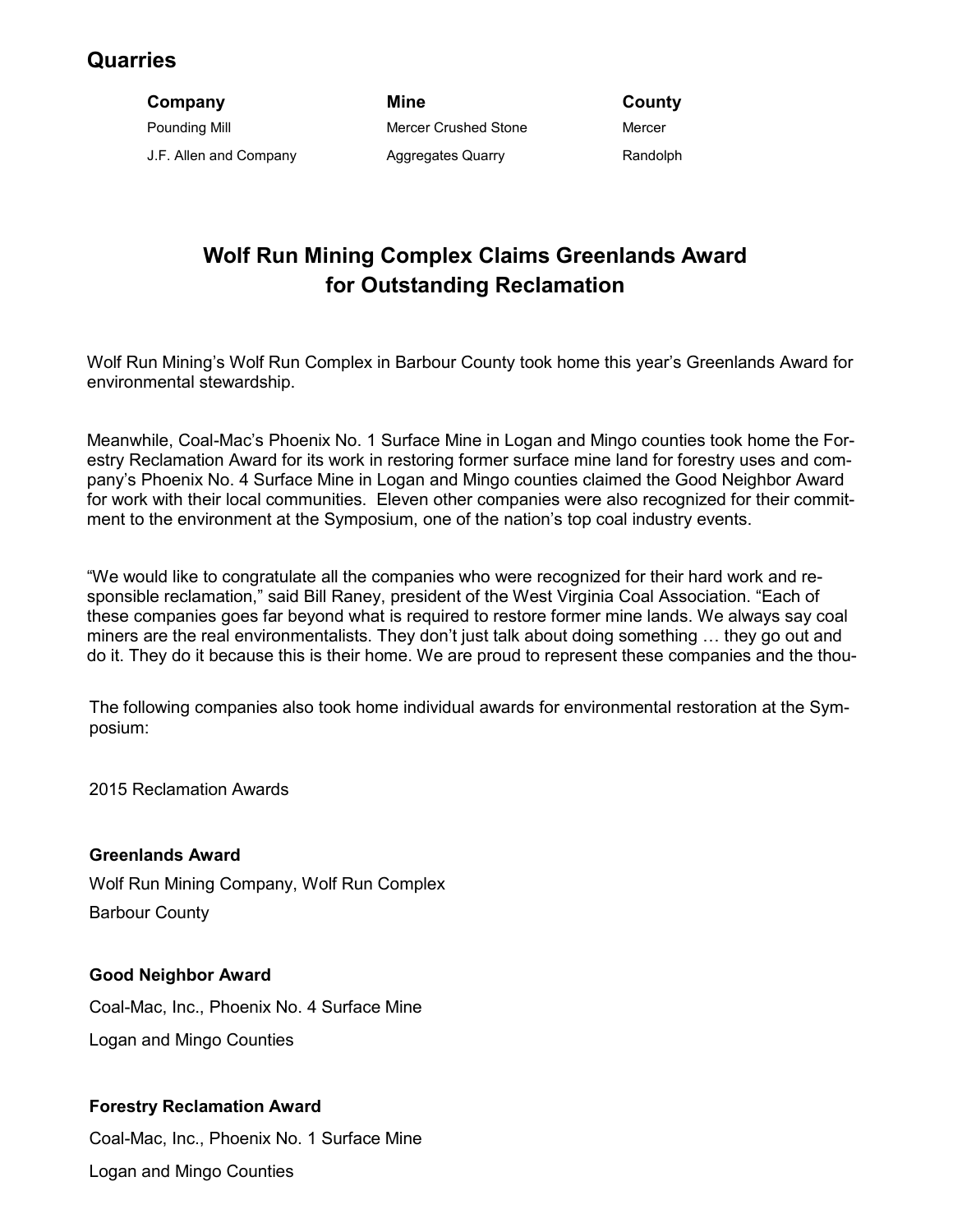#### **Abandoned Mine Lands Award**

#### **North**

Big East, LLC, White Hall/Mullins Mine Fire Marion County

Green Mountain Company Norton Highwall No. 1 Randolph County

#### **South**

Pineville Paving & Excavating Company Route 49 / Goolsby Landslide Project Mingo County

Collins Building & Contracting, Inc. Winona Complex Fayette County

#### **Valley Fill Exemplary Construction Award**

CONSOL of Kentucky Twin Branch Surface Mine Mingo County

#### **Surface Mine North Award**

L.P. Minerals Wilson Surface Mine Marion County

#### **Reclamation North Award**

Vindex Energy Corporation Vindex Preparation Plant Grant County